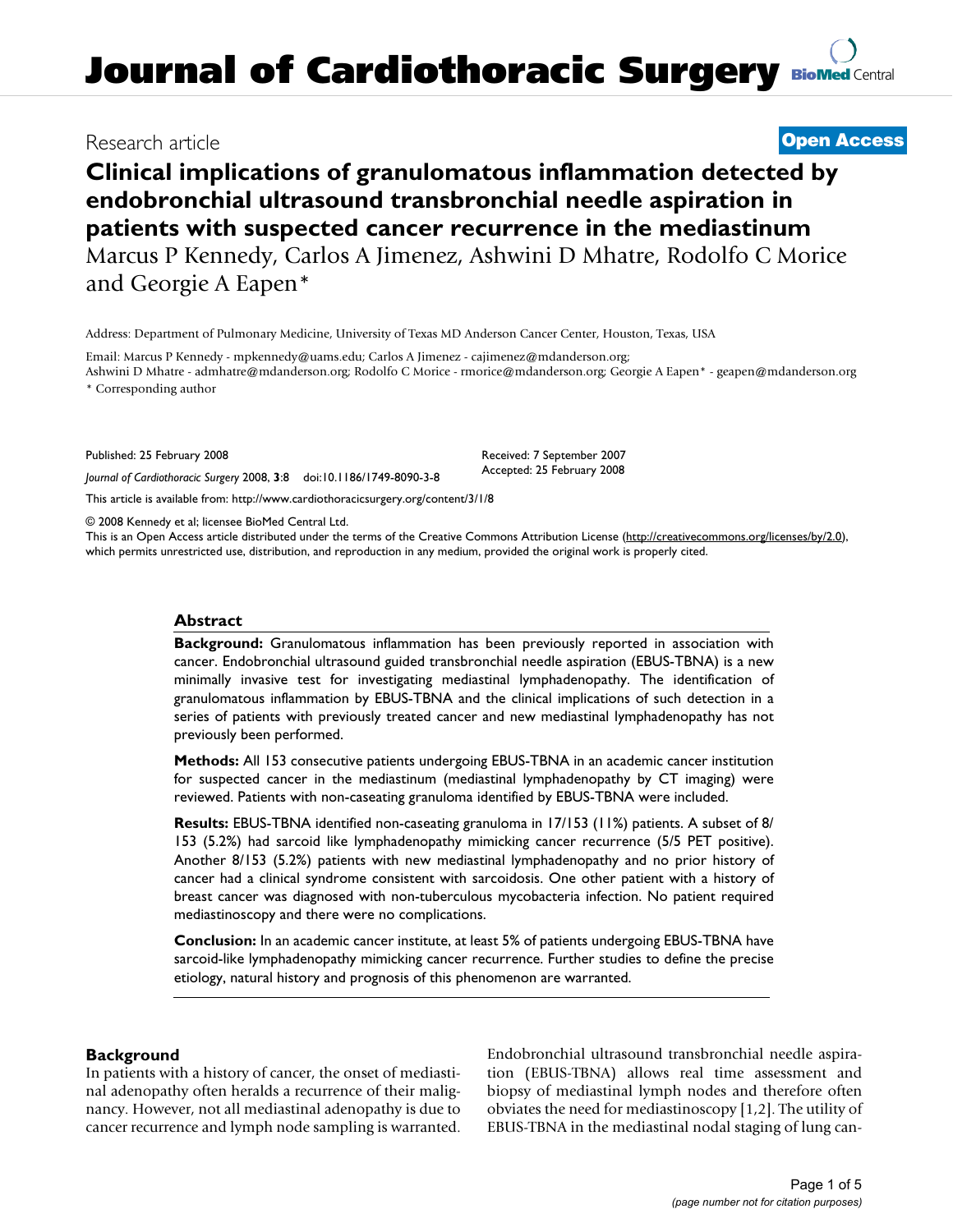cer has been defined [3]. More recently, the ability of EBUS-TBNA to identify granuloma in the work-up of patients with mediastinal adenopathy secondary to suspected sarcoidosis has been reported [4]. Since the beginning of the last century, "local sarcoid reactions" and "sarcoid like lymphadenopathy" with pulmonary and mediastinal involvement have been described in patients with cancer [5-7]. In this report, we describe a group of patients in whom EBUS-TBNA detected granulomatous inflammation in suspected cancer recurrence and examine the clinical implications of such a finding.

## **Methods**

#### *Patients*

We reviewed all EBUS-TBNA performed at our institution from August 2005 to September 2006 for undiagnosed mediastinal adenopathy. Patients referred for mediastinal staging were specifically excluded from further analysis. All other patients in whom EBUS-TBNA identified noncaseating granulomatous inflammation were analyzed. The diagnosis of sarcoidosis or sarcoid like lymphadenopathy was made if clinico-radiological findings were supported by histopathologic findings from EBUS-TBNA along with appropriate exclusion of other granulomatous diseases (a composite of clinical history, follow-up and laboratory results including tissue staining for fungi and acid fast bacilli (AFB), fungal and mycobacterial cultures and serum fungal antibody titers).

#### *Procedure*

All of the EBUS -TBNA were performed by interventional pulmonology attendings  $(n = 3)$  with or without supervised fellows. Under general anesthesia with ventilation via a laryngeal mask airway, conventional flexible bronchoscopy (model BF-T160 bronchoscope, Olympus, Japan) was first performed to examine the tracheobronchial tree. Thereafter, EBUS-TBNA using a linear array ultrasonic bronchscope (Olympus XBF-UC 160F) with dedicated 22-gauge needle (NA-202C Olympus ltd.) was performed with ultrasonic examination of mediastinal and hilar lymph nodes in a systematic fashion and subsequent transbronchial needle aspiration [8]. All lymph nodes greater than 5 mm in short axis diameter were sampled. A minimum of two separate passes of the 22-gauge needle into each node was performed. The aspirated material was smeared onto glass slides and separately labeled. Smears were air dried as well as fixed in Carnoy's solution (6 parts EtOH (absolute or 95%) 3 parts chloroform 1 part glacial acetic acid). Additional material was aspirated into RPMI (Sigma-Aldrich, St. Louis, MO) and analyzed using cytospin or cellblocks. Air dried smears were stained using Diff-Quik stain (American Scientific Products; McGaw Park, IL) and fixed specimens were stained with Papanicolaou staining and examined by an on-site cytologist to ensure adequate cellular material in

the specimen. If adequate tissue was not identified by on site cytology after five passes, no additional passes were carried out at that station. Histologic core samples were not obtained in any of the patients. Our institutional review board approved this analysis.

#### **Results**

All 153 consecutive patients referred for EBUS-TBNA for mediastinal lymphadenopathy identified by CT imaging were included. No cancer history was identified in 38 (24.8%). We identified 17 patients (11%) in whom EBUS-TBNA identified non-caseating granuloma without any evidence of malignancy (Figure 1). Cytological analysis of EBUS-TBNA samples did not identify granulomatous inflammation and cancer in the same node or different nodal stations during the same procedure in any of the patients.

#### *Granulomatous inflammation by EBUS-TBNA in patients with a prior history of cancer (n = 9)*

A subset of nine patients (6%) had a prior history of cancer and is highlighted in Table 1. All had new mediastinal



#### Figure I

**Endobronchial ultrasound image depicting transbronchial needle aspiration of a left hilar lymph node 11L (LN) overlying left interlobar artery (A) in a patient with history of breast cancer and new hilar adenopathy.**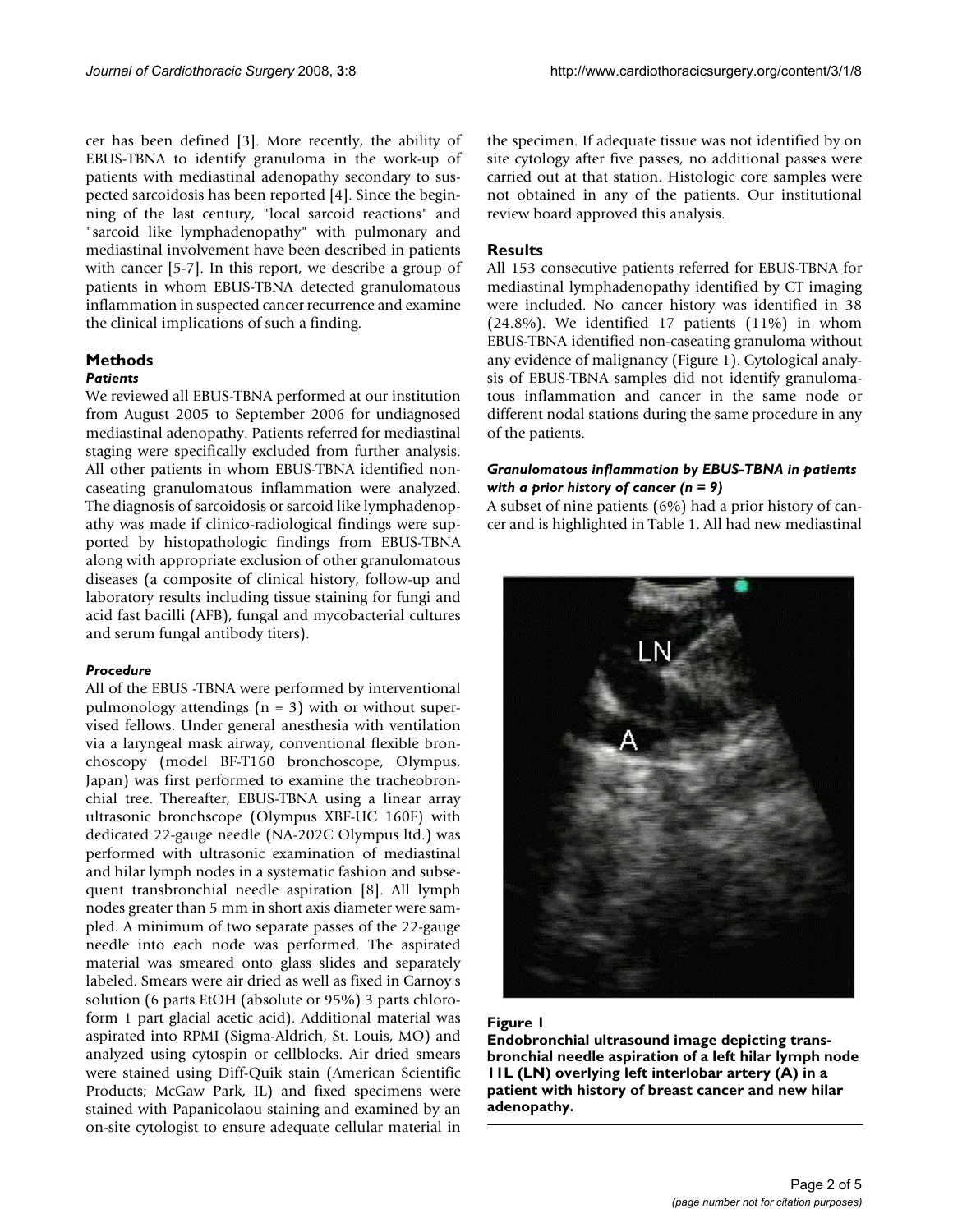| Age Sex<br>Race            | <b>Oncological History</b><br><b>Remission (yrs since</b><br>initial diagnosis) | Chemotherapy                             | <b>Lymph node Characteristics</b> |                     |            | Granuloma at<br>other sites | <b>Microbiologic Studies*</b> |           |                          | <b>Treatment</b>                                                     | Follow-up (months)                                                                            |
|----------------------------|---------------------------------------------------------------------------------|------------------------------------------|-----------------------------------|---------------------|------------|-----------------------------|-------------------------------|-----------|--------------------------|----------------------------------------------------------------------|-----------------------------------------------------------------------------------------------|
|                            |                                                                                 |                                          | Station [8]                       | Size mm             | PET +ve    |                             | Culture (n)                   |           | <b>Staining Serology</b> |                                                                      |                                                                                               |
| 56F                        | <b>Breast Cancer</b><br>Neadjuvant<br>Chemotherapy                              | Paclitaxel<br>Lapatinib                  | $\overline{7}$<br><b>IIR</b>      | 4<br>$\overline{7}$ |            | <b>No</b>                   | P                             | N         | N                        | <b>MAC</b><br>Infection<br>Rifabutin<br>Ethambutol<br>Clarithromycin | Radiographical and clinical<br>improvement on<br>antimycobacterial therapy                    |
| $\frac{2}{28F}$<br>C       | Melanoma<br>(2)                                                                 | No                                       | 4R<br>$\overline{7}$              | 7<br>13             |            | No                          | N(1)                          | N         |                          | None                                                                 | No symptoms (11)                                                                              |
| 3<br>49M<br>H              | Hodgkin's<br>Lymphoma<br>Stage la                                               | <b>No</b>                                | 1IR                               | 4                   | Yes        | No                          | N(2)                          | N         |                          | None                                                                 | No symptoms<br>Node PET uptake and CT<br>size reduced (6)                                     |
| 4<br>56F<br>AA             | <b>GI Stromal Tumor</b><br>$(\mathsf{I})$                                       | Imatimib                                 | 4R                                | 17                  |            | TBBX**                      | N(1)                          | N         |                          | Inhaled<br>Fluticasone                                               | Productive Cough<br>Progressive Pulmonary<br>Infiltrates (12)                                 |
| 5<br>6IF<br>C              | <b>NSCLC</b><br>T2N2M0<br>(1)                                                   | Carboplatin<br>Docetaxel                 | 11R                               | 9                   | Yes        | No                          | N(1)                          | N         |                          | Inhaled<br>Fluticasone                                               | Chronic cough<br>Stable CT-PET (6)                                                            |
| 6<br>63M<br>C              | Melanoma<br>(4)                                                                 | No                                       | $\frac{2R}{7}$                    | 10<br>$\mathbf{H}$  | Yes<br>Yes | Lymphocytic<br>Meningitis** | N(3)                          | N         | N                        | Prednisone<br>For neurosarcoidosis                                   | Neurological Symptoms<br>No pulmonary symptoms<br>Node PET uptake and CT<br>size reduced (15) |
| $\overline{7}$<br>66M<br>C | Multiple Myeloma<br>(3)                                                         | Melphalan<br>Thalidomide<br>Lenalidomide | 1IR                               | $\mathbf{H}$        | Yes        | EBBX**<br><b>TBBX</b>       | N(2)                          | N         | $\mathsf{N}$             | None                                                                 | No symptoms<br>Stable CT-PET (8)                                                              |
| 8<br>68F<br>AA             | <b>Endometrial Cancer</b><br>(2)                                                | Docetaxel<br>Carboplatin<br>Imatimib     | 7<br>IIR                          | 13<br>10            | Yes<br>Yes | $No**$                      | N(1)                          | ${\sf N}$ |                          | None                                                                 | No symptoms<br>Stable CT-PET<br>Intraabdominal cancer<br>Recurrence (9)                       |
| 9<br>77M<br>$\mathsf{C}$   | Colorectal Cancer<br>(3)                                                        | Cisplatin<br>Capecitabine                | $\overline{7}$                    | 10                  |            | $No**$                      | N(2)                          | N         | $\overline{\phantom{0}}$ | None                                                                 | No symptoms<br>Stable CT (10)                                                                 |

Table 1: Clinical, radiographic and demographic features of nine patients with suspected cancer recurrence in whom endobronchial ultrasound transbronchial needle aspiration detected **granulomatous inflammation.**

\* Fungal and mycobacterial cultures (bronchoalveolar lavage or bronchial wash or sputum), tissue staining for fungi and acid fast bacilli (AFB), and serum fungal antibody titers. \*\* Pulmonary parenchymal involvement on high resolution CT.

AA = African American, AFB = acid fast bacilli, BAL = bronchoalveolar lavage, C = Caucasian, CT = computed tomography, EBBX = endobronchial biopsy, EBUS = endobronchial ultrasound, F = female, GI = gastrointestinal, H = Hispanic, M = male, MAC = *Mycobacterium avium intracellulare* infection, N = negative, P = positive, PET = positron emission tomography, TBBX = transbronchial biopsy, Yrs = years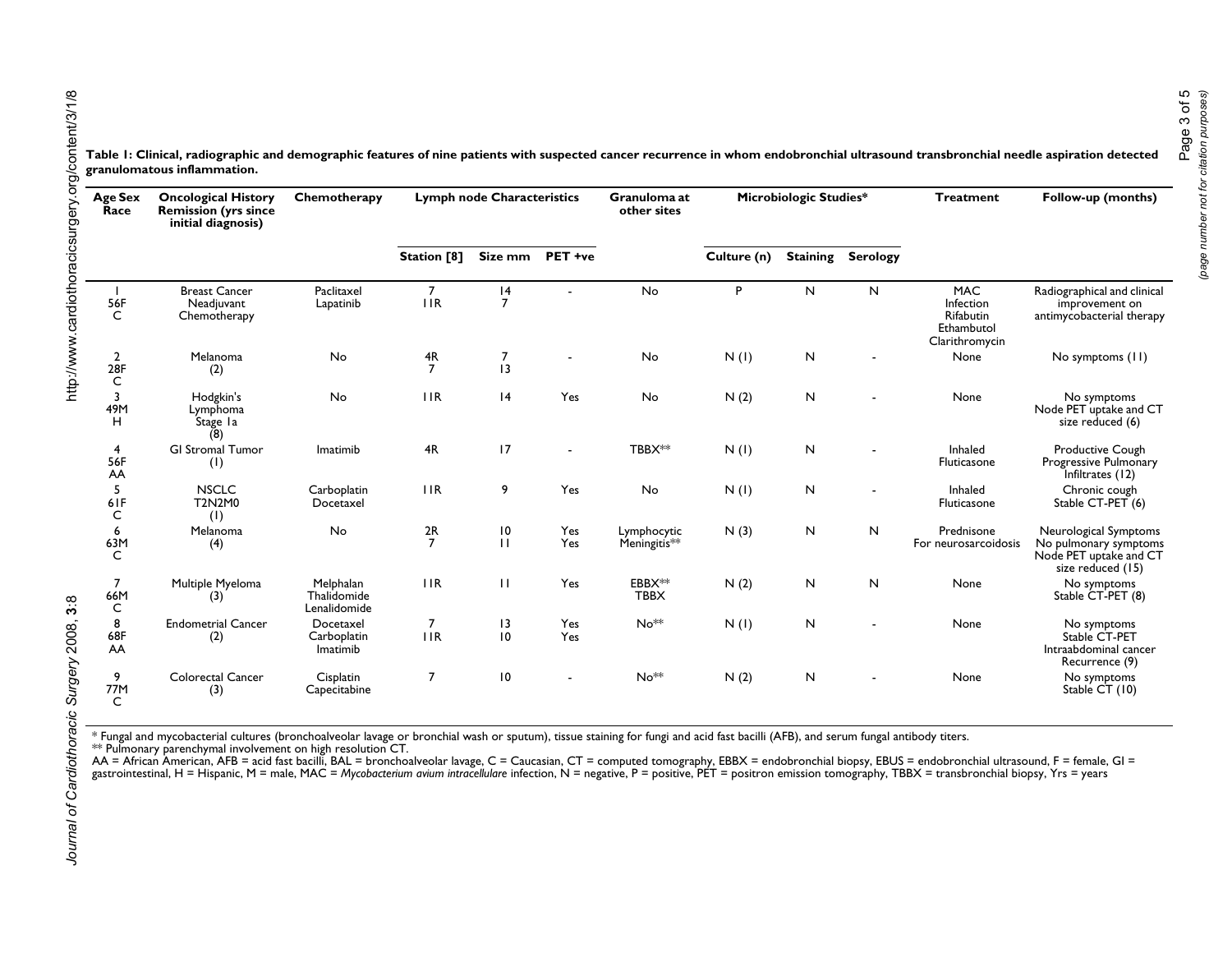lymphadenopathy suspicious for cancer recurrence and EBUS-TBNA identified granulomatous inflammation without any evidence of cancer. No patient had a prior history of granulomatous disease or infection. A PET scan had been performed in 5 patients prior to EBUS-TBNA and the enlarged mediastinal lymph nodes were positive in all. Upon review of prior cancer treatment, five of the eight patients received chemotherapy, including imatinib, and docetaxel in two patients each.

Non-tuberculous mycobacteria infection (*Mycobacterium avium intracellulare*) was identified in one of the nine patients with symptoms responding to antimycobacterial treatment. Tissue staining for AFB organisms and fungi and respiratory cultures (average 1.6 per patient) were negative in all of the other eight patients. In all eight patients, pathological review of all the tissue available at the original time of cancer diagnosis did not reveal any evidence of granulomatous inflammation. One patient (patient 5) had evidence of mediastinal lympadenopathy at the time of original cancer diagnosis, and a mediastinoscopy at the time was positive for cancer, but negative for granuloma. However, the mediastinal adenopathy regressed with therapy and restaging scans subsequently revealed recurrent mediastinal lymphadenopathy requiring repeat sampling (EBUS-TBNA) that revealed granulomatous inflammation.

Evidence for granulomatous inflammation at other sites was also evaluated. Five patients had pulmonary parenchymal abnormalities consistent with sarcoid parenchymal disease on high resolution CT scan. Two of these patients had concomitant transbronchial lung biopsies positive for granuloma.

Confirmatory medistinoscopy was not deemed necessary for any of the patients and close radiographic follow up was instituted. Upon follow-up for an average of 10 months (range 6–15 month), two patients developed progressive cough that responded to treatment with inhaled fluticasone, while one other patient developed symptomatic lymphocytic meningitis consistent with neurosarcoidosis and was treated with systemic steroids. All other patients remained clinically and radiographically stable except for one patient who developed an intraabdominal recurrence of endometrial cancer. Interestingly however, her mediastinal adenopathy remained unchanged.

#### *Granulomatous inflammation by EBUS-TBNA in patients without a prior history of cancer (n = 8)*

The other 8/17 patients had no prior cancer history, and underwent EBUS-TBNA to rule out a malignant cause of mediastinal lymphadenopathy. Granulomatous inflammation was found in all by EBUS TBNA and all 8 were ultimately diagnosed with systemic sarcoidosis on the basis of a compatible clinical history, granulomatous inflammation (by EBUS-TBNA and transbronchial lung biopsy in 5 patients) and adequate exclusion of other granulomatous diseases. There were no complications related to the EBUS-TBNA procedure in any of the 17 patients.

#### **Discussion**

Consistent with the recently published study of the utility of EBUS-TBNA in the diagnosis of sarcoidosis, we have confirmed that EBUS-TBNA can identify granulomatous disease in the mediastinum [4]. However, in an academic cancer center, we identified a sub-group of patients with a prior history of cancer with new mediastinal lymphadenopathy in whom EBUS-TBNA detected granulomatous inflammation. These patients account for at least 5% of all EBUS-TBNA performed at our institution. This may be an underestimation as we only perform cytological examination of aspirated material routinely, without histologic cores that are difficult to obtain with the currently available 22 gauge needles. Furthermore, the false negative rate for granulomatous inflammation was not investigated with mediastinoscopy in our series.

Despite the fact that it has been recognized for over a century that an association between granulomatous inflammation and cancer exists, the cause of this relationship is unknown [5-7]. Many hypotheses exist such as immunological dysfunction related to cancer and sarcoidosis, a side effect of cancer therapy (although the phenomenon has been described in cancer patients treated with surgery alone [9]), and "antigenic shedding" from the tumor leading to granuloma formation [6,7]. In fact, there is no agreement on what to name the phenomenon of mediastinal and hilar adenopathy secondary to granulomatous inflammation in treated cancer patients (sarcoid like reaction, sarcoid like lymphadenopathy, pulmonary and mediastinal "sarcoidosis" or simply sarcoidosis). A detailed analysis of these hypotheses and arguments is beyond the limits of this report.

Prior reports have highlighted this phenomenon in many different cancer types, although there seems to be an over representation of patients with testicular germ cell tumors [6,7,9-12]. Characteristics of the patients reported in this manuscript such as a lack of prior history of granulomatous disease or evidence of mediastinal adenopathy at the time of cancer diagnosis, no ethnic association, varying time between cancer and sarcoid diagnosis, adenopathy distant to the primary site and varying course and response to treatment are in keeping with prior reports and differentiate this phenomenon from local sarcoid reactions in draining lymph nodes which occur at the time of primary cancer diagnosis [6,7,9-12]. Of note, two of the patients we report were treated with imatinib and two